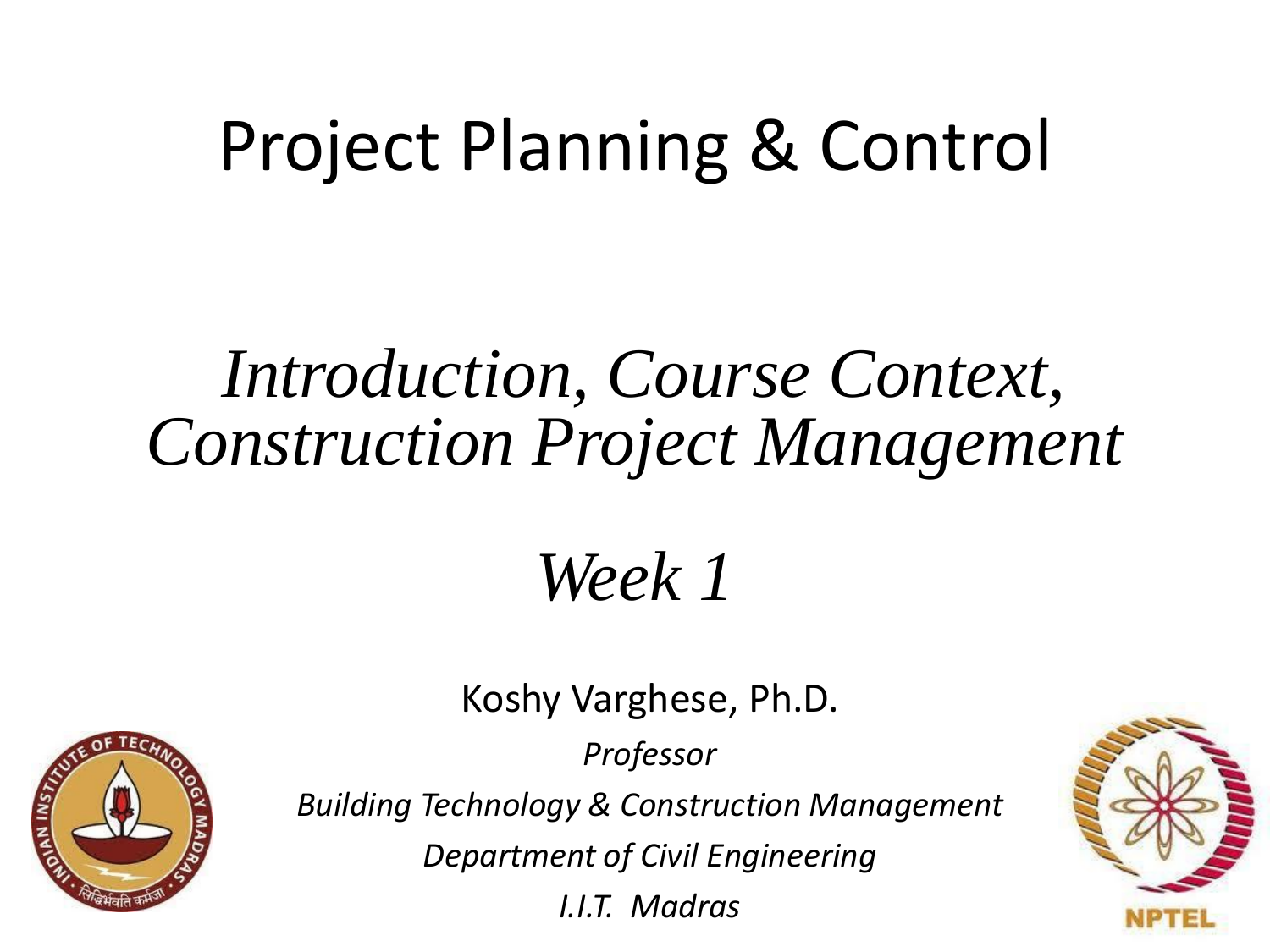## Project Planning & Control

# *Lesson 1 What is Project Management?, Is Project Management an Art/ Science?*

Koshy Varghese, Ph.D.

*Professor*



*Building Technology & Construction Management*

*Department of Civil Engineering*

*I.I.T. Madras*

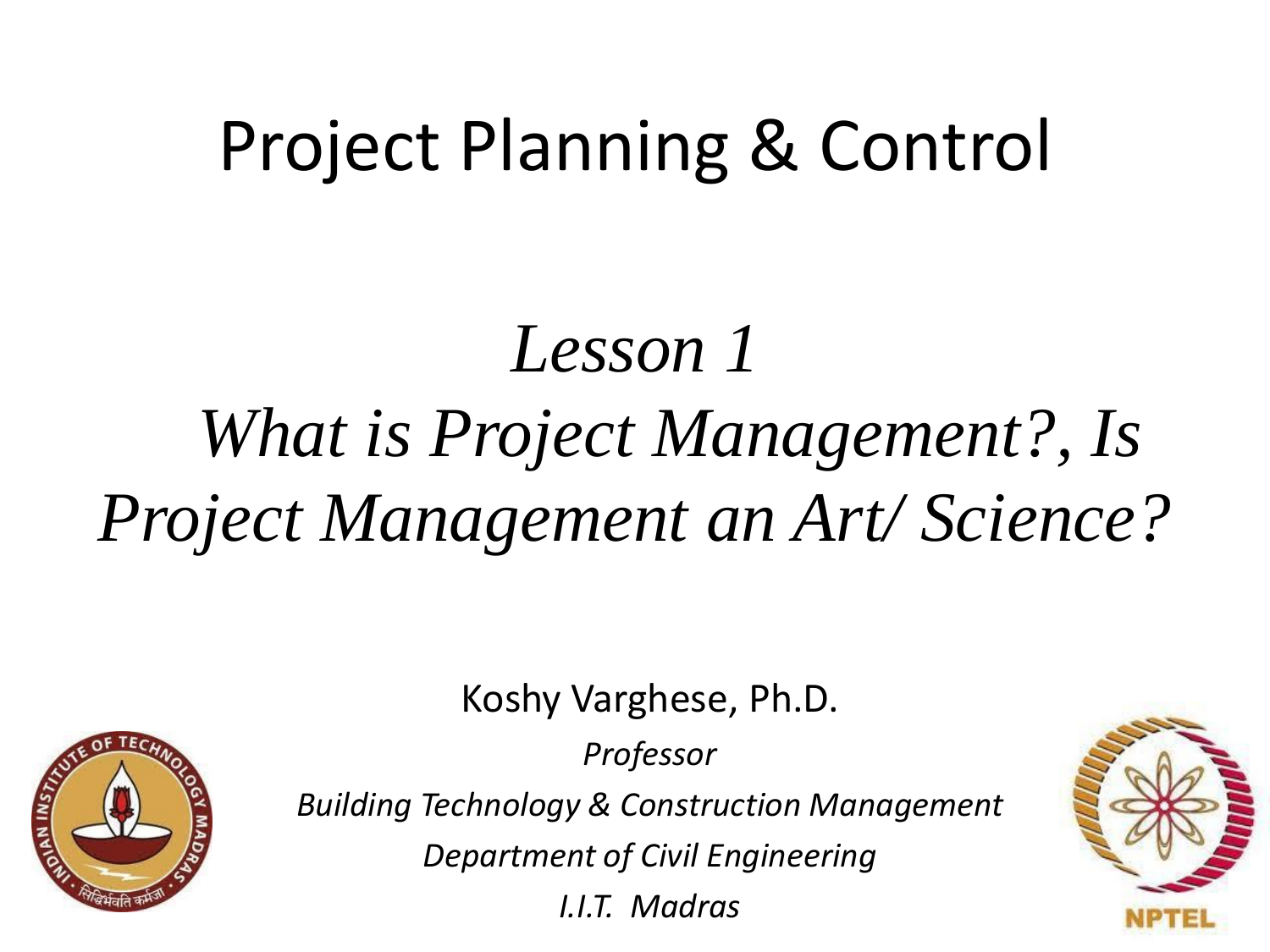### Course Context Setting

• What is Project Management?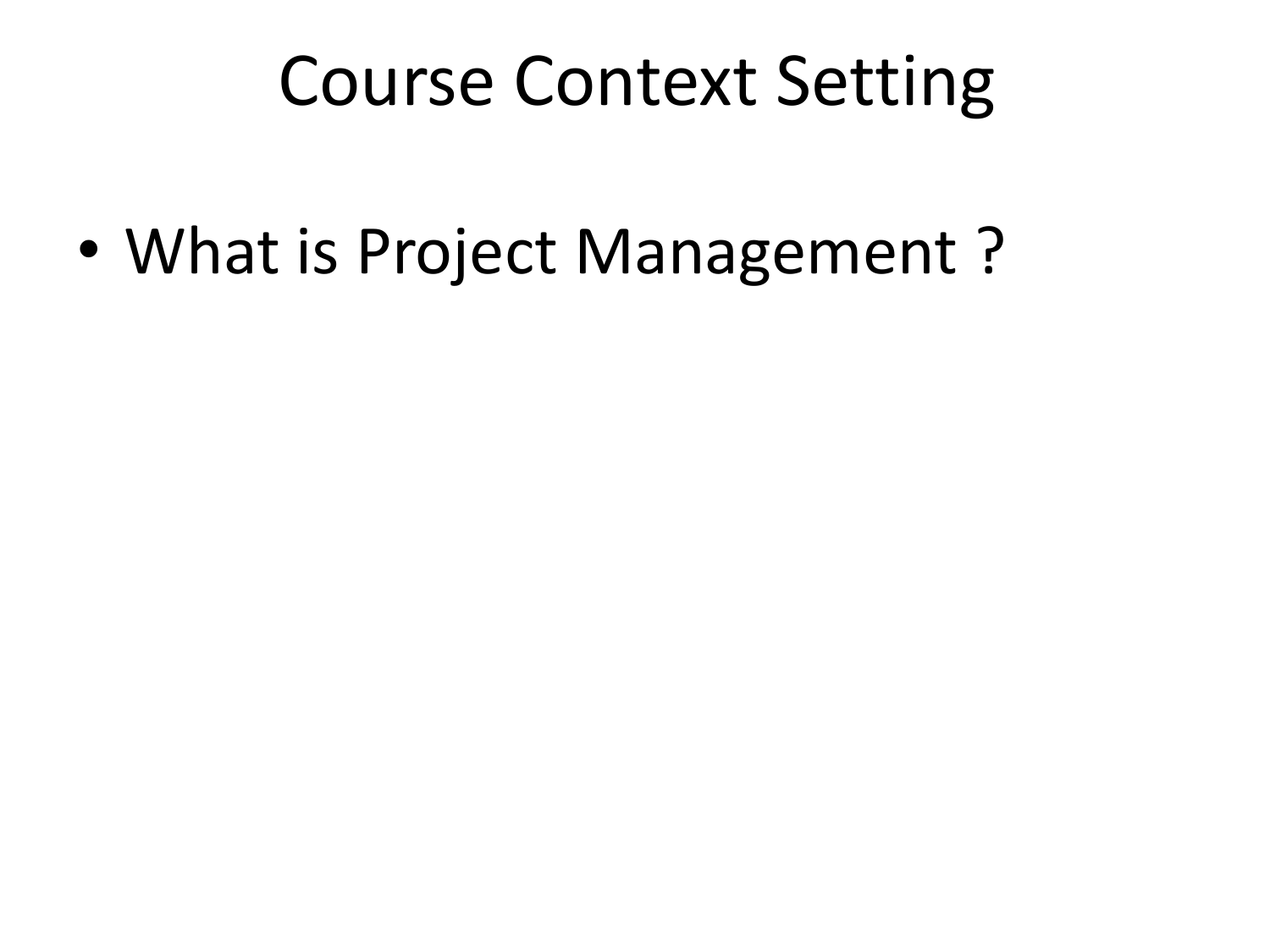### Management & Project Management

#### *Management ?*

*"To manage is to forecast and to plan, to organize, to command, to coordinate and to control." Henri Fayol*- *Industrial and General Administration.*

#### *Project ?*

*It's a temporary group activity designed to produce a unique product, service or result. Project Management Institute - PMI*

*"Project management is the discipline of planning, organizing, securing and managing resources to bring about the successful completion" en.wikipedia.org/wiki/Project management*

*"Project management, is the application of knowledge, skills and techniques to execute projects effectively and efficiently" Project Management Institute - PMI*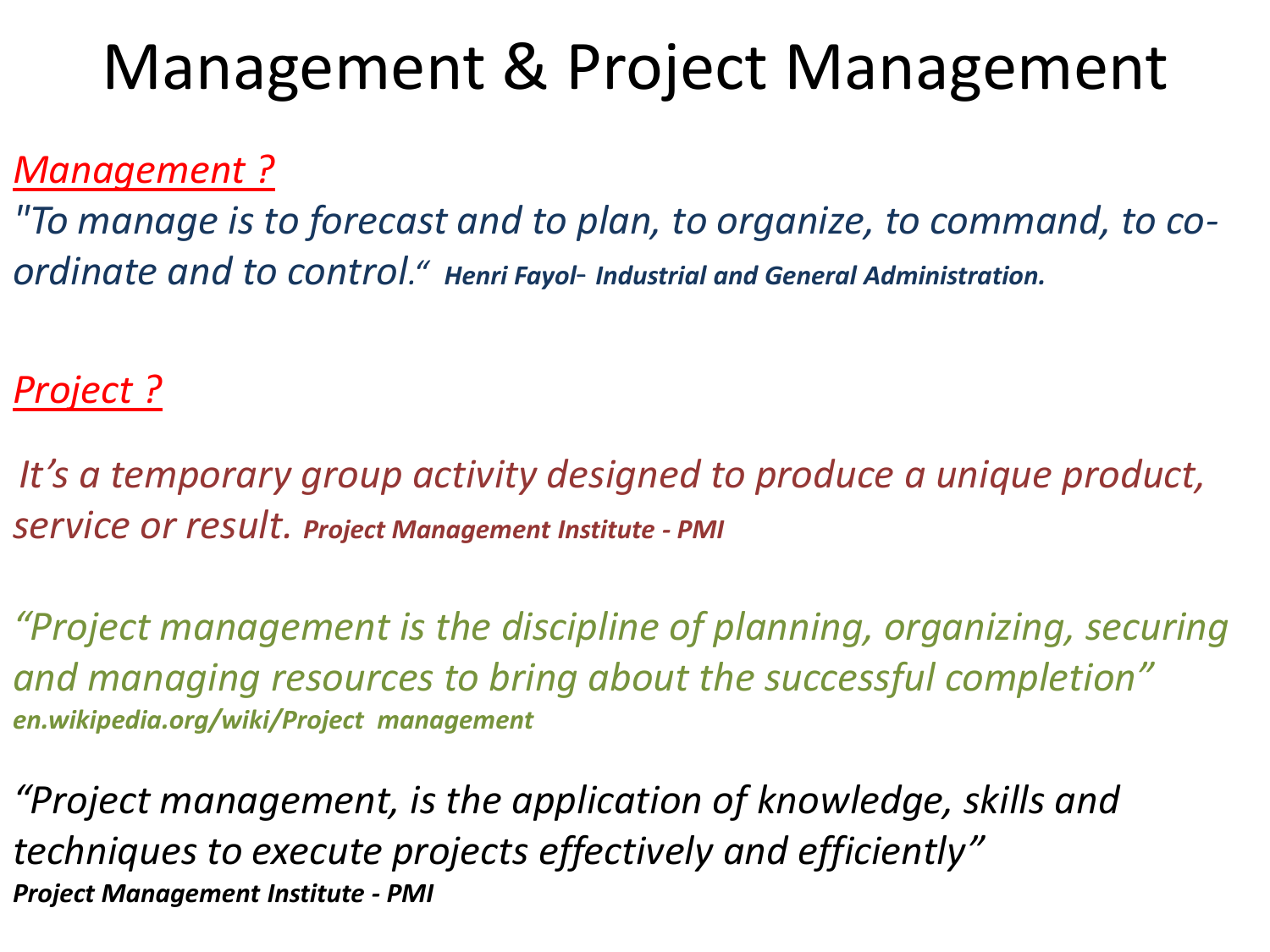### Process & Project Management

• Process - **repetitive**



• Projects- **unique**



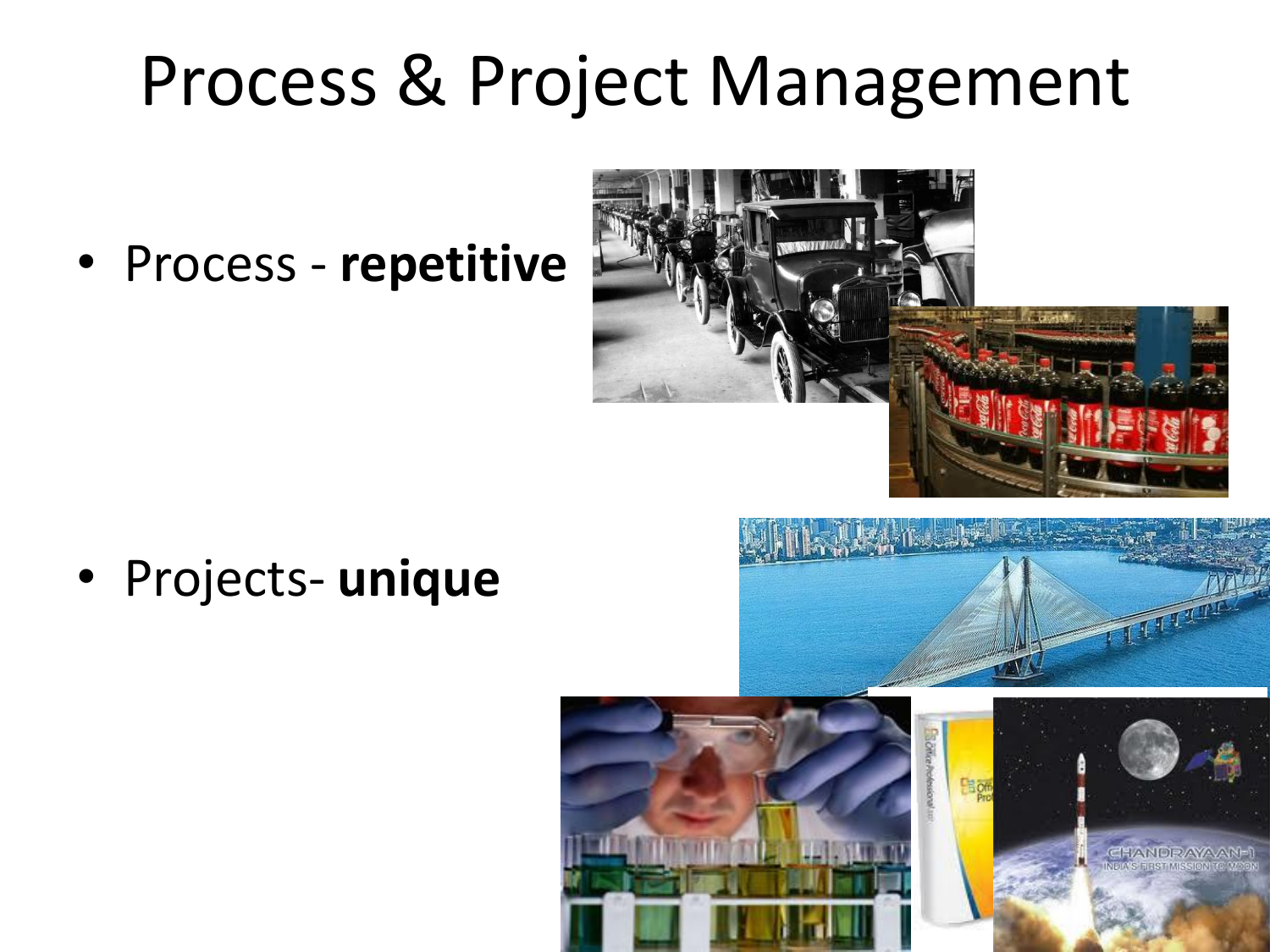### Course Context Setting

• What is Project Management ?

• **Is Management an Art or Science ?**